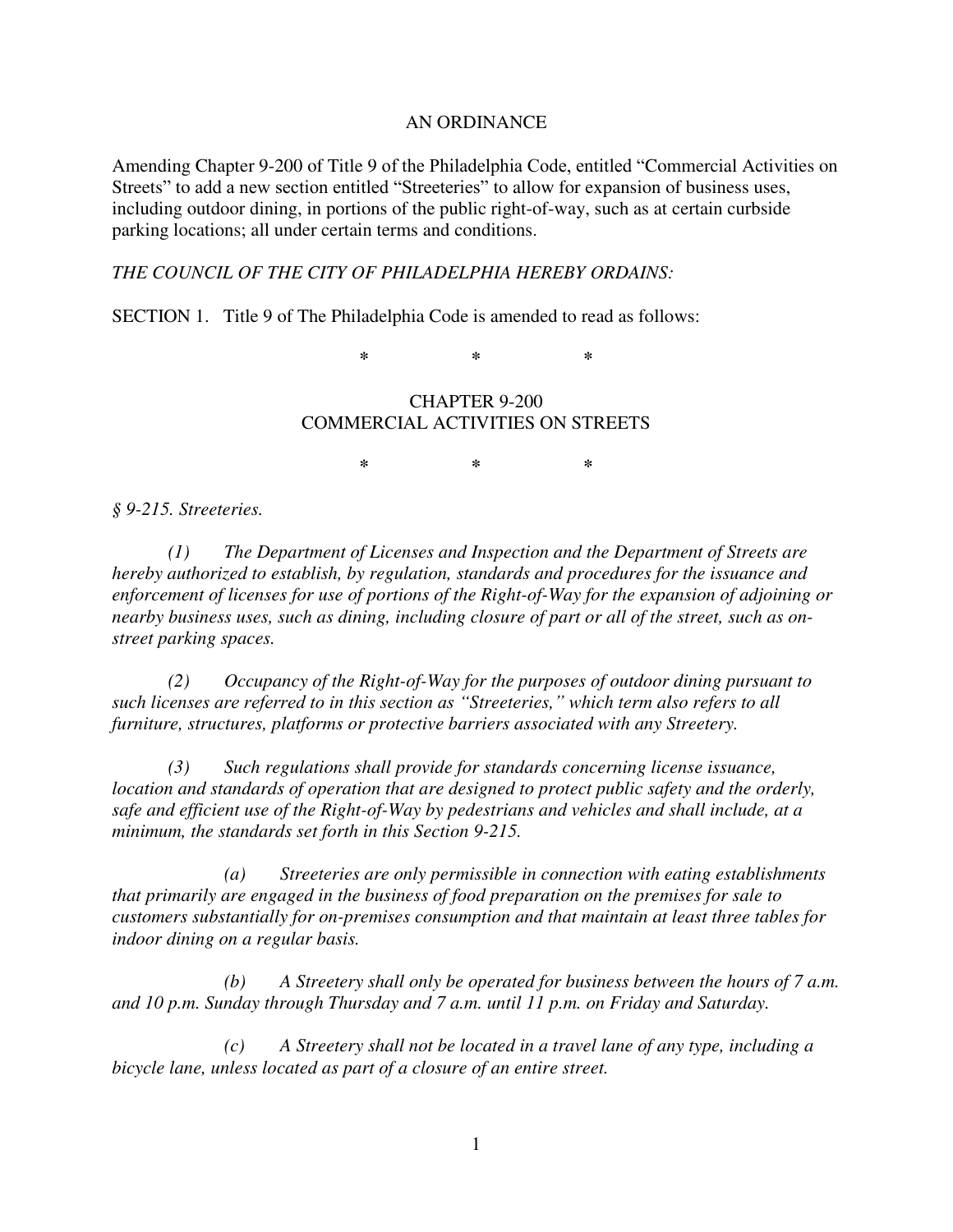*(d) The number of Streetery dining seats may not exceed the total number of dining seats located in the interior dining locations of the restaurant.* 

 *(e) No Streetery is permissible without the written agreement of the property owner or the property owner's designee.* 

 *(f) A Streetery may only be located in the right-of-way directly abutting the restaurant in connection with which the license is obtained, and in the right-of-way abutting one, and no more than one, adjacent property, provided proof of permission to utilize the right-of-way of the adjacent property is provided at the time of license application and such permission remains in effect.* 

*(4) License Application.* 

 *(a) Applications for licenses shall be made to the Department of Licenses and Inspections and shall include, at a minimum, the following:* 

*(.1) Dimensions of the proposed Streetery seating boundaries;* 

 *(.2) Proof of insurance and attestation that application for such license constitutes agreement to the insurance, indemnification and removal requirements as set forth in subsection (7) below.* 

 *(.3) Approval from the Department of Streets confirming that the proposed Streetery meets the placement requirements and restrictions on location of this Section and regulations established under this Section.* 

 *(.4) Photographic proof, in such form as determined by regulation, that for a minimum of ten (10) consecutive days prior to application, but beginning no more than thirty (30) days prior to application, the applicant has posted at a conspicuous location in the front window or on the front door of the restaurant to which the Streetery will be accessory, in such form established by regulation, notice of the intent to apply for a Streetery license and which identifies the specific proposed location of the Streetery.* 

 *(.5) A non-refundable application fee in the amount of \$200. If a license is granted, the application fee shall be credited towards the first annual license fee*.

*(5) Safety and Accessibility.* 

 *(a) At a minimum, safety, placement and accessibility standards for Streeteries shall include the following:* 

 *(.1) Barrier protection. All Streeteries must be protected by a physical barrier abutting any portion of the Streetery alongside of which vehicular traffic passes at any time, pursuant to such standards as established by regulation.*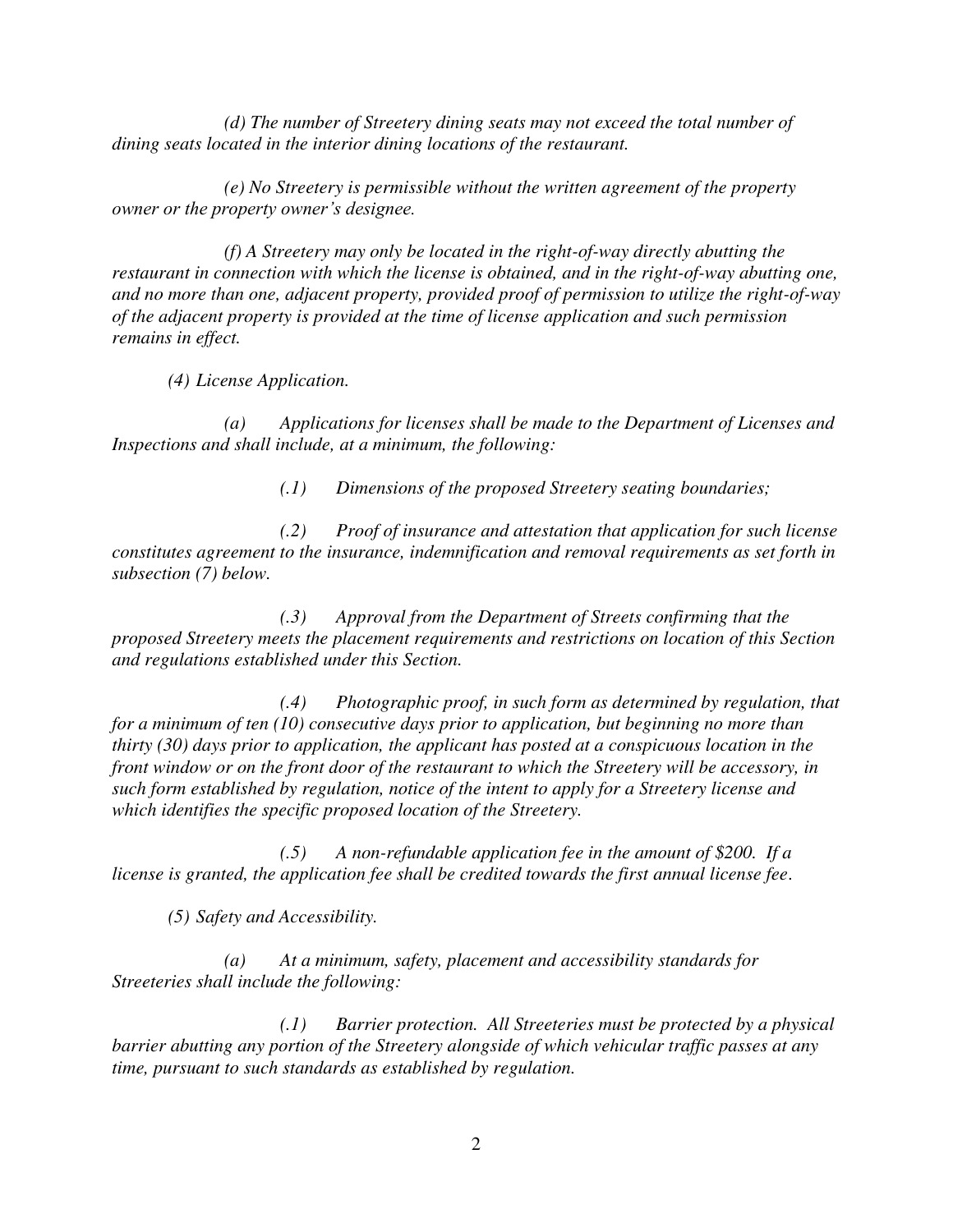*(.2) Vehicle Passage. No portion of any Streetery, including a protective barrier associated with the Streetery, shall reduce vehicle clearance in any portion of the right of way to 12 feet or less.* 

 *(.3) Accessibility. All Streeteries must be accessible, pursuant to standards established by regulation.* 

 *(.4) Pedestrian, accessibility and transit passage. No portion of any Streetery, including a protective barrier, may be placed within 10 feet of a crosswalk, pedestrian street-crossing curb cut or a bus or other transit.* 

*(6) Streetery Structures.* 

 *(a) Structures built or maintained at a Streetery must conform to any standards established by regulation and must conform in all respects with all requirements of Title 4 of The Philadelphia Code (The Philadelphia Building and Occupancy Code).* 

 *(b) All such structures must be removable within 48 hours upon notice from the City of Philadelphia or such lesser time established by regulation.* 

*(c) No platform or structure may be placed on top of a utility manhole cover.* 

*(7) Insurance, Indemnification and Removal.* 

 *(a) The licensee must agree in writing in form satisfactory to the City Solicitor to indemnify and hold harmless the City, its officers, employees and agents from and against any and all loss resulting from injury to, or death to persons or damage to property arising out of, resulting from, or in any manner caused by the presence, location, use, operation, installation, maintenance, replacement or removal of, such Streetery, or by the acts or omissions of the employees or agents of the licensee in connection with such Streetery. The licensee shall also agree to release the City from any and all claims relating to its Streetery, including, but not limited to, loss of business and/or value of the Streetery when it is ordered removed or when street, sidewalk or utility construction occurs;* 

 *(b) The licensee must agree in writing in form satisfactory to the City Solicitor to obtain and maintain in full force and effect, at the licensee's own expense, an insurance policy naming the City of Philadelphia as an additional insured, in an amount determined by the Risk Manager. The policy shall afford comprehensive general liability insurance including contractual liability insurance coverage the licensee's indemnification and hold harmless obligations under subsection (a) above and shall provide that the Law Department be notified upon the expiration of coverage in the event the policy is cancelled or the application fails to renew the café license. Within ten (10) days of the approval of the Streetery license application,*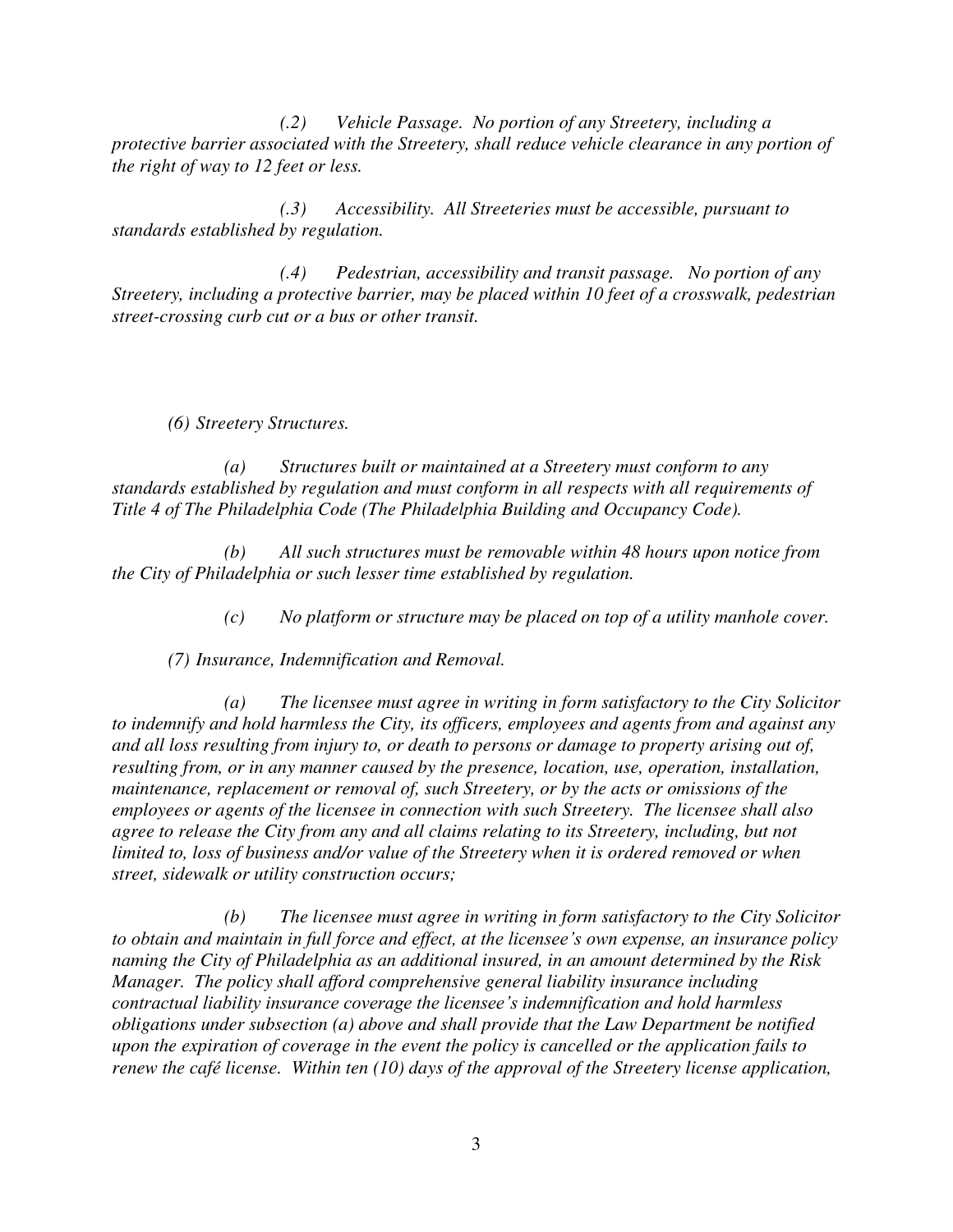*and each year thereafter, the licensee shall submit a certificate of insurance in accordance with the agreement and maintain a copy on the premises for review;* 

 *(c) The licensee must agree in writing, in a form satisfactory to the City Solicitor, to remove any barriers, furniture, structures or platform associated with the Streetery, and to repair any portion of the right-of-way damaged by the Streetery, upon written notice from the City that:* 

 *(.1) a portion or all of the Streetery no longer meets the requirements of this Section or other applicable laws, is operating in violation of the law, or is no longer in regular operation;* 

 *(.2) a portion of all of the Streetery must be removed to accommodate a City or City-sponsored public project;* 

 *(.3) the Streets Department has granted another person a temporary permit to close some or all of the portion of the right of way occupied by the Streetery;* 

 *(.4) the restaurant to which the Streetery is accessory has been temporarily or permanently closed for violation of any law; or* 

 *(.5) the Streetery has damaged any part of the right-of-way.* 

 *(d) The licensee must obtain a bond with corporate surety in amount approved by the Streets Department and in form satisfactory to the Law Department to cover indemnification of the City for the cost of removal of any part of the Streetery, restoration of the public right-of-way, and all incidental costs.*

*(8) License fee.* 

 *(a) The annual fee for a Streetery license is \$200.* 

*(9) Penalties and Enforcement.* 

 *(a) This Section may be enforced by any individual authorized to enforce this* 

*Code.* 

 *(b) The penalty for violation of this Section or any condition of a license or of a regulation issued pursuant to this Section shall be a fine of up to three hundred dollars (\$300) per day, per violation.* 

 *(c) A Streetery license may be suspended or revoked based on ongoing or repeat violations of this Section or other applicable law that demonstrate a significant risk to public safety or the disruption of the safe, fair and efficient use of the right-of-way.* 

 *(d) Removal of any barrier, furniture, platform or structure based on the provisions of Subsection (7)(c) or based on any violation of this Section or other applicable laws, or repair of any damaged portion of the right-of-way, shall be at the sole expense of the licensee. The City is hereby authorized, upon a determination that removal or repair of the right-of-way*